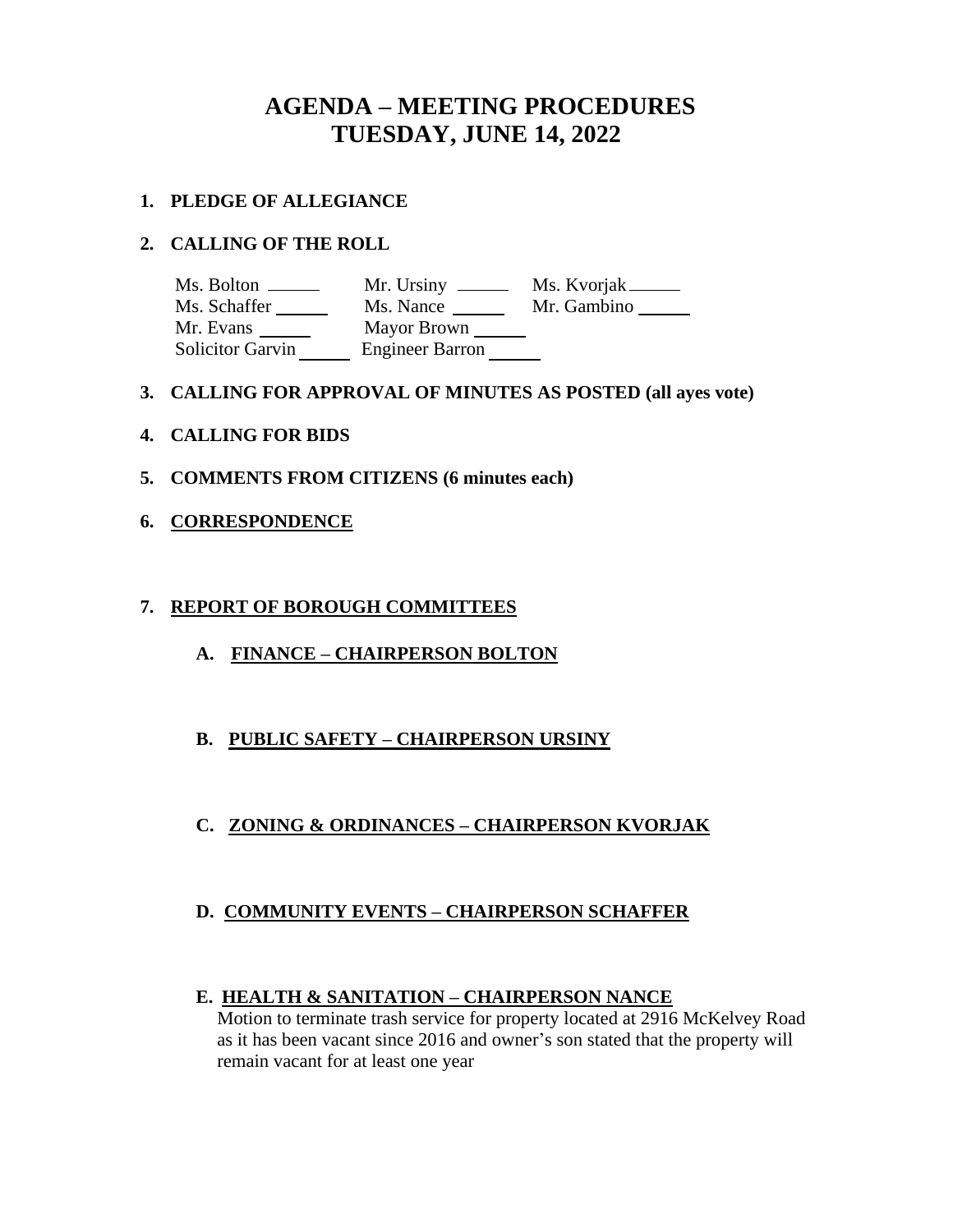# **F. BUILDINGS & BOROUGH PROPERTY –CHAIRPERSON EVANS**

#### **G. PUBLIC WORKS – CHAIRPERSON GAMBINO**

Motion to adopt Resolution 5 of 2022 entering into agreement with Teamsters Local 205 for wage amendments for the Public Works Contract

Motion to approve the change order and pay the contractor, John. D. Caruso, in the amount of \$24,758.05 for paving project of alley between Cross Street and Newton Road

#### **8. REPORT OF BOROUGH OFFICERS**

# **A. MAYOR – JOHN BROWN**

- **B. SOLICITOR – ROBERT GARVIN**
- **C. ENGINEER**

# **9. REPORT OF COUNCIL OF GOVERNMENTS: CHAIRPERSON EVANS**

# **10. THREE RIVERS WET WEATHER: CHERYL SORRENTINO**

# **11. OTHER COMMITTEES**

# **12. UNFINISHED BUSINESS**

# **13. NEW BUSINESS**

# **14. CALLING FOR APPROVAL OF TREASURER'S REPORT AS POSTED** *(all ayes vote)*

# **15. CALLING FOR APPROVAL TO PAY ALL BILLS AS POSTED IN THE LIST OF BILLS**